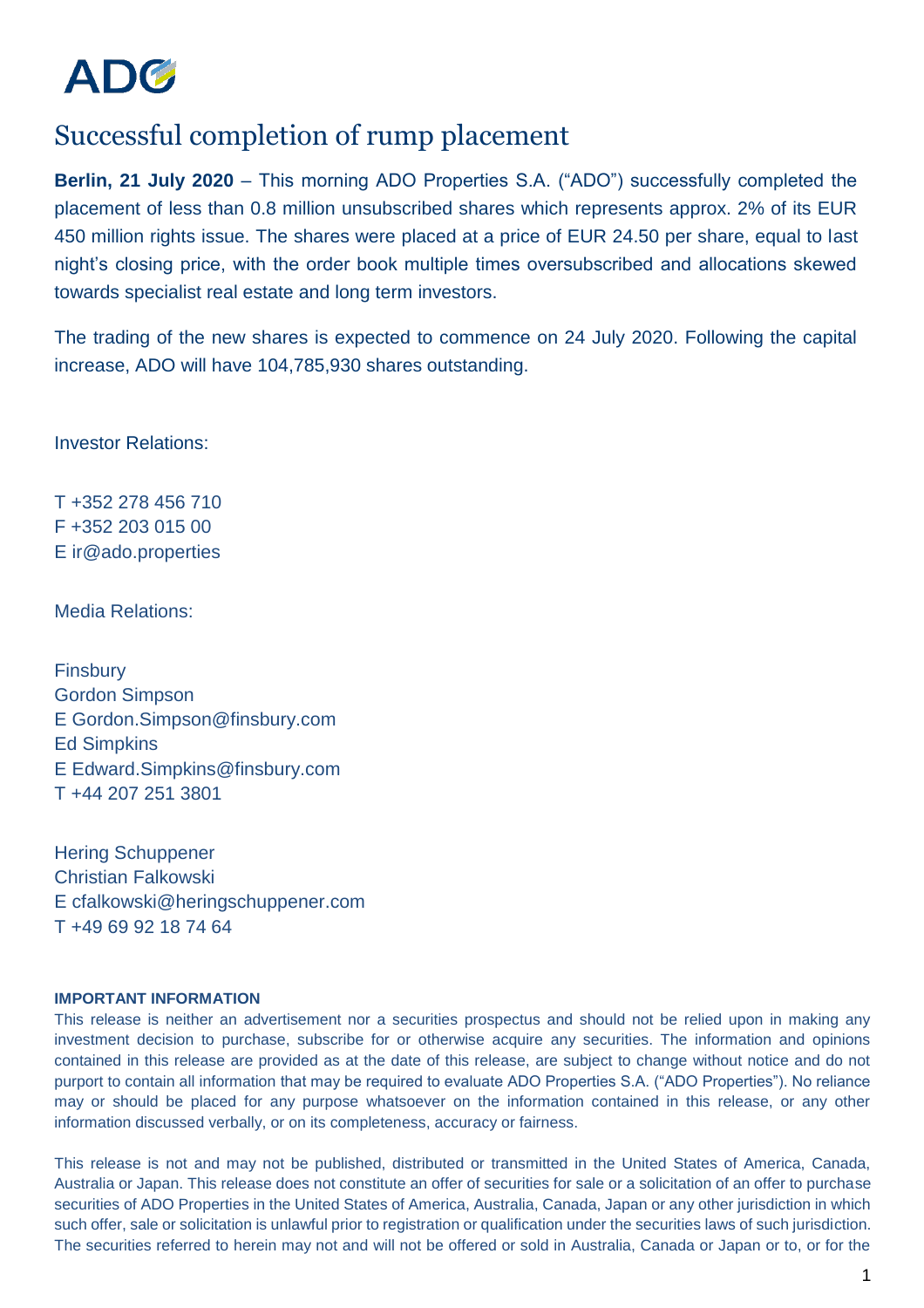account or benefit of, any national, resident or citizen of Australia, Canada or Japan subject to certain exceptions.

The securities offered by ADO Properties may not be offered or sold in the United States absent registration under the U.S. Securities Act of 1933, as amended (the "U.S. Securities Act") or an applicable exemption from registration. This publication may not be distributed, directly or indirectly, into the United States, other than to qualified institutional buyers under Rule 144A under the U.S. Securities Act ("Rule 144A"). Furthermore, outside the United States, this publication may only be distributed, directly or indirectly, to non-U.S. persons within the meaning of Regulation S under the U.S. Securities Act ("Regulation S").

In the United Kingdom, this release is only being distributed to and is only directed at persons (i) who have professional experience in matters relating to investments being defined in Article 19(5) of the United Kingdom Financial Services and Markets Act 2000 (Financial Promotion) Order 2005, as amended (the "FPO"), (ii) who fall within Article 49(2)(a)-(d) of the FPO, (iii) who are outside the United Kingdom, or (iv) to whom an invitation or inducement to engage in an investment activity (within the meaning of section 21 of the United Kingdom Financial Services and Markets Act 2000) in connection with the issue or sale of any securities may otherwise be lawfully communicated or caused to be communicated (all such persons together being referred to as "Relevant Persons"). This release is directed only at Relevant Persons and must not be acted on or relied upon by persons who are not Relevant Persons. Any investment or investment activity to which this release relates is available only to Relevant Persons and will be engaged in only with Relevant Persons.

In any member state of the European Economic Area, other than Germany and Luxembourg, or the United Kingdom, this release is only addressed to and is only directed at "qualified investors" within the meaning of Regulation (EU) 2017/1129 of the European Parliament and of the Council of June 14, 2017, as amended (the "Prospectus Regulation"). This release is not an advertisement and not a prospectus for the purposes of the Prospectus Regulation.

This release and the information contained herein are for information purposes only and constitute neither a prospectus nor an offer to sell or a solicitation to buy securities. The offer will be made solely by means of, and on the basis of, a securities prospectus which is to be published (the "Prospectus"). An investment decision regarding the publicly offered securities of ADO Properties should only be made on the basis of the Prospectus. The Prospectus will be published promptly upon approval by the Commission de Surveillance du Secteur Financier (CSSF) and will be available free of charge at ADO Properties S.A., 1B, Heienhaff, L-1736 Senningerberg, Grand Duchy of Luxembourg, or on the website of ADO Properties at https://www.ado.properties.

Certain statements contained in this release may constitute "forward-looking statements" that involve a number of risks and uncertainties. Forward-looking statements are generally identifiable by the use of the words "may", "will", "should", "plan", "expect", "anticipate", "estimate", "believe", "intend", "project", "goal" or "target" or the negative of these words or other variations on these words or comparable terminology. Forward-looking statements are based on assumptions, forecasts, estimates, projections, opinions or plans that are inherently subject to significant risks, as well as uncertainties and contingencies that are subject to change. No representation is made or will be made by ADO Properties that any forward-looking statement will be achieved or will prove to be correct. The actual future business, financial position, results of operations and prospects may differ materially from those projected or forecast in the forward-looking statements. ADO Properties does not assume any obligation to update, and does not expect to publicly update, or publicly revise, any forward-looking statements or other information contained in this release, whether as a result of new information, future events or otherwise, except as otherwise required by law.

## Notice to Distributors

Solely for the purposes of the product governance requirements contained within (i) EU Directive 2014/65/EU on markets in financial instruments, as amended ("MiFID II"), (ii) Articles 9 and 10 of Commission Delegated Directive (EU) 2017/593 supplementing MiFID II, and (iii) local implementing measures (together, the "MiFID II Product Governance Requirements"), and disclaiming all and any liability, whether arising in tort, contract or otherwise, which any "manufacturer" (for the purposes of the MiFID II Product Governance Requirements) may otherwise have with respect thereto, the subscription rights to the new shares and the new shares have been subject to a product approval process. As a result, it has been determined that such subscription rights and such new shares are (i) compatible with an end target market of retail investors and investors who meet the criteria of professional clients and eligible counterparties, each as defined in MiFID II and (ii) eligible for distribution through all distribution channels as are permitted by MiFID II (the "Target Market Assessment"). Notwithstanding the Target Market Assessment, distributors (for the purposes of the MiFID II Product Governance Requirements) should note that: the value of the subscription rights and the price of the new shares may decline and investors could lose all or part of their investment. The new shares offer no guaranteed income and no capital protection; and an investment in the subscription rights and the new shares is compatible only